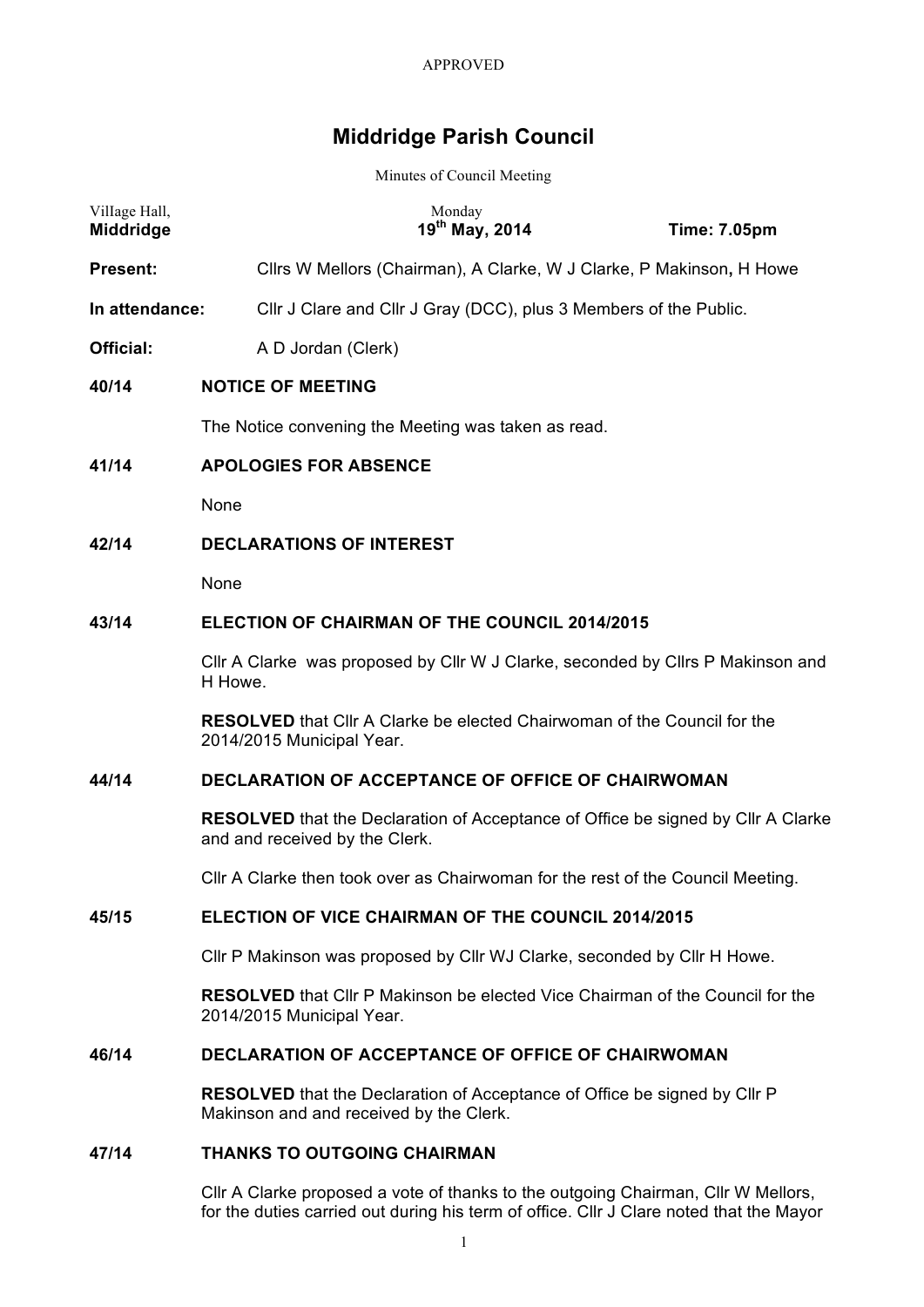of Great Aycliffe had expressed her thanks and appreciation for Cllr W Mellor's representation of Middridge at Great Aycliffe civic functions.

**RESOLVED** that the thanks of the Parish Council be recorded.

## **48/14 MINUTES**

The Minutes of the Meeting held on  $3<sup>rd</sup>$  March 2014 were signed by the Chairwoman as a true record.

## **49/14 MATTERS ARISING FROM MINUTES**

#### **(i) Dog Litter Bin (25/14 i refers)**

The new Dog Litter Bin is delayed. The Council will almost certainly have to pay for this when it is delivered.

#### **(ii) New Path to Shildon (25/14 iv refers)**

At a recent Meeting, the Clerk to Shildon Parish Council indicated that he did not know who owned this Path, but would investigate.

**RESOLVED** that the Clerk to Shildon Parish Council be contacted to determine whether he has been able to establish the ownership of this Path. *Action:* Clerk

#### **(iii) DCC Christmas Tree Invoice (26/14 i refers)**

The Clerk reported that the DCC Christmas Tree Invoice had not in fact been paid, but this has since been sorted out.

#### **(iv) Authorised Signatories (26/14 ii refers)**

The Clerk reported that the necessary action had been taken to ensure that **ALL** five Parish Councillors are Authorised Signatories for the Council's Bank Accounts.

## **(v) Millennium Hedge (27/14 i refers)**

It was noted that it is hoped to complete the work on the Millennium Hedge in the Autumn.

## **(vi) Tree Management Policy (38/14 i refers)**

The Clerk reported that he had contacted the GATC Clerk (Andrew Bailey) regarding obtaining a copy of the GATC Tree Management Policy, but this was still being worked on.

**RESOLVED** that the Council develop its own Tree Management Policy, based on the DCC Tree Management Policy Document. *Action:* Cllr H Howe & Clerk

#### **50/14 2013/14 ACCOUNTS**

The Clerk reported that the Parish Council's provisional 2013/2014 Accounts had been inspected and approved by the Internal Auditor (Colin Gray), and Sections 1 & 2 of the Audit Commission's Annual Return had been completed on this basis.

**RESOLVED** that the Audit Commission's Annual Return Accounting Statements 2013/14 (Section 1) and Annual Governance Statement 2013/14 (Section 2) be signed by the Chairwoman and Clerk as a true record, and forwarded to the External Auditors (BDO). *Action:* Clerk

The question of the Internal Auditor's Honorarium was discussed.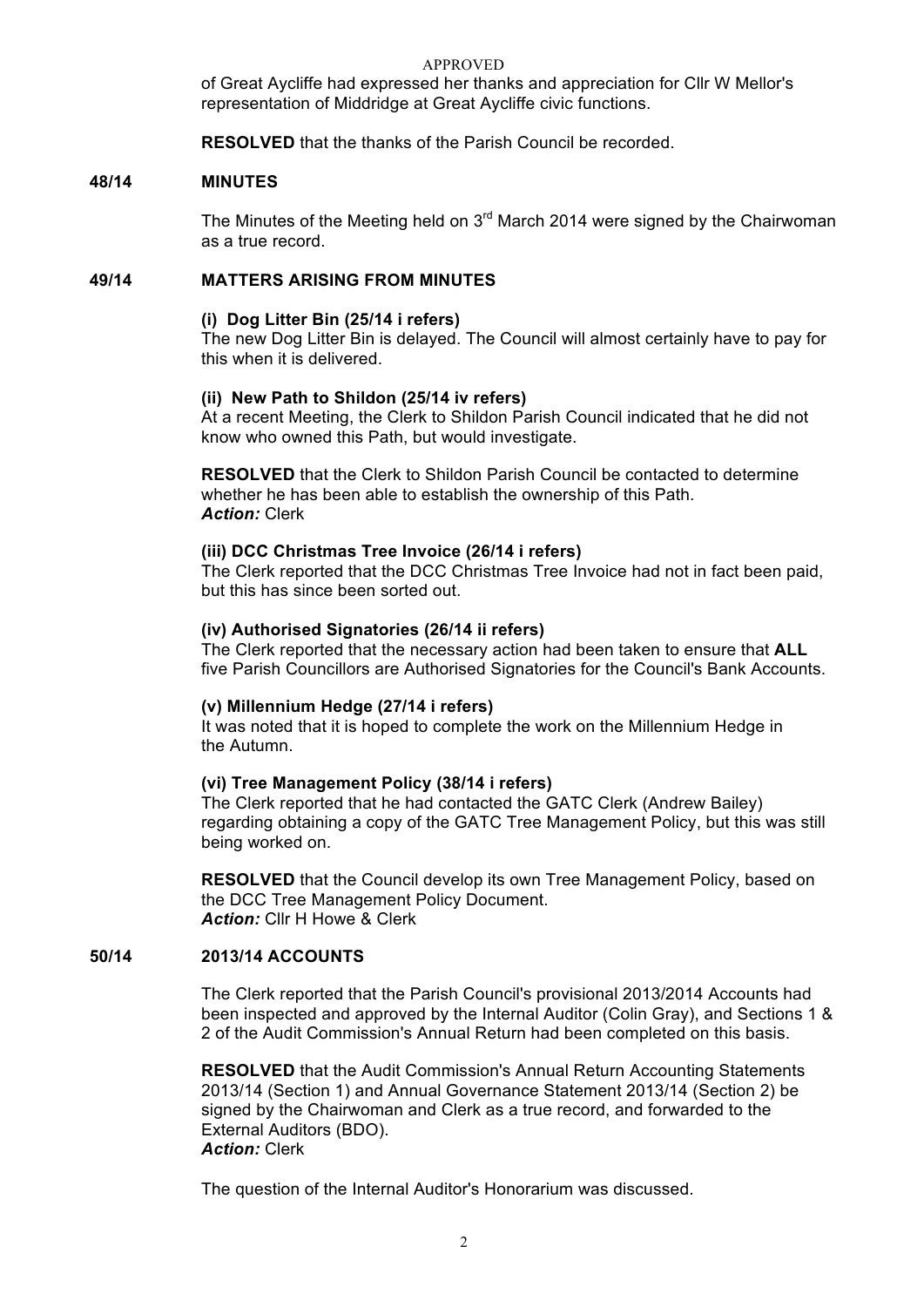**RESOLVED** that the Internal Auditor (Colin Gray) be paid an Honorarium of £65. *Action:* Clerk

The question as to whether Colin Gray would be prepared to act as Internal Auditor for next year's Accounts was raised, and the Clerk stated that he was. It was noted that, due to changes in Legislation, the Council should not need to submit an Audit Commission Annual Return next year.

## **51/14 GROUNDS MAINTENANCE & GENERAL REPAIRS**

## **(i) War Memorial**

Cllr P Makinson reported that a Quote be of £414 had been obtained from "John the Handyman" for Cleaning and Painting the War Memorial, and repairing the Fence.

Cllr W J Clarke had established that Grants for half the cost of such Repairs were available from the War Memorials Trust (WMT). The Clerk reported that the WMT had acknowledged receipt of a completed Grant Pre-Application Form. The Council would like the work completed before 5<sup>th</sup> August (first day of WW1), but decided to delay further consideration until the next Council Meeting in July.

## **(ii) Parish Paths Maintenance**

The Clerk reported that DCC Parish Paths Maintenance Budget has been approved, but this only allows for 2 Cuts per year, as opposed to 3 last year. Ian Hayman will determine the optimum time to make these Cuts.

The Modifications to the Stiles on Path 7 (Tramway) have been approved; Ian Hayman will inform the Clerk when he proposes to do the work.

It was reported that part of the East-West Section of Parish Path 2 has been ploughed up. Mr A Wilson mentioned that he might be able to find out whether the person who ploughed the field had been advised about the Parish Path by the Landowner.

**RESOLVED** that this damage to Path 2 be reported to Peter Crinion (the Rights of Way Officer).

*Action:* Clerk

# **(iii) Village Green Training Course**

**RESOLVED** that the Clerk attend the forthcoming CDALC Village Greens Training Course.

# *Action:* Clerk

It was noted that although the Village Green has been registered, it is not on the DCC Village Greens Register. The Clerk may be able to establish what needs to be done to rectify this on the Course.

## **52/14 PROPOSED DISPOSAL OF ALLOTMENTS BY DURHAM COUNTY COUNCIL, MIDDRIDGE**

Cllr A Clarke reported that at a recent CDALC Small Councils Meeting, other Parish Councils had mentioned difficulties in dealing with DCC with regard to the purchase of Community Assets. Cllr J Clare mentioned that Roger Goodes has been given responsibility for improving liaison between DCC and Parish Councils, and might be able to help.

Cllr W Mellors reported he had been unable to obtain an Affidavit regarding previous use of the "Paddock".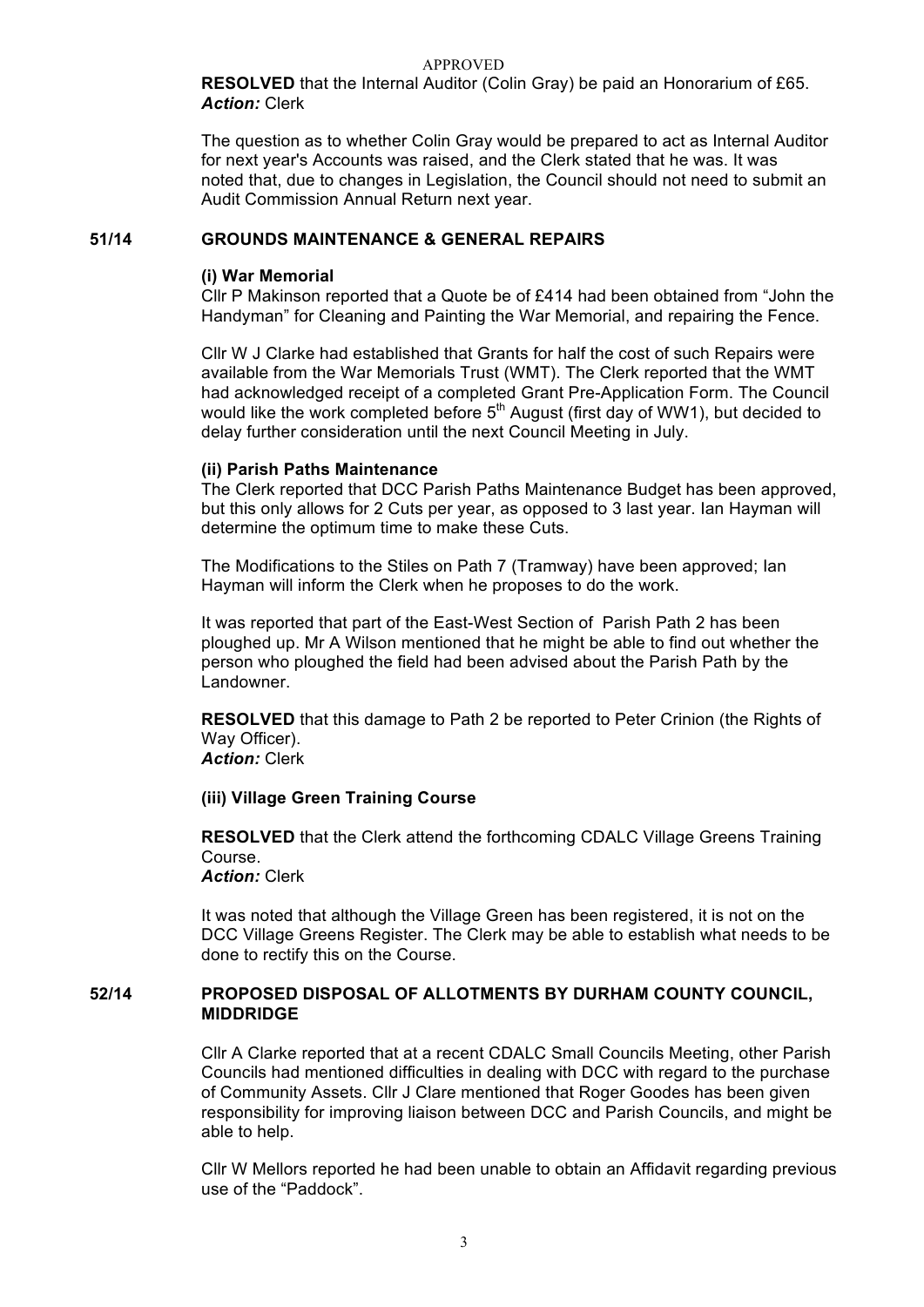**RESOLVED** that the Allotments and the "Paddock" be registered as Assets of Community Value under the Localism Act's Community Right to Bid Scheme. *Action:* Clerk

# **53/14 PLANNING APPLICATIONS**

The Planning Application for modifications to 3, Meadows Edge has been approved, despite the Clerk having registered the Parish Council's objections. No other Planning Applications received.

## **54/14 CHILDREN'S' PLAY AREA**

It was reported that youths had been seen interfering with the Climbing Frame, and a subsequent inspection revealed that the "Vertical Corkscrew" was rotating; it was established with the Manufacturers (Kompan) that this should be fixed. Kompan recommended we contact Active Playground Maintenance Ltd., who are their preferred agents for Repairs and Maintenance of their equipment, in our area. An inspection by Active Playground Maintenance Ltd. was organised, which confirmed this problem, but also found a number of problems with other items of Play Area equipment; a Quotation of £758 for the necessary repairs was provided.

**RESOLVED** that the Quotation from Active Playground Maintenance Ltd. for repairs to the Play Area equipment be accepted. *Action:* Clerk

Active Playground Maintenance Ltd. also provided a Quotation of £75 for an Annual Maintenance Inspection, which is considerably less than the Inspection Contract price of £260.12 included in the Zurich Mutual Insurance Policy. It was noted that the Active Playground Maintenance Ltd. Inspection found a number of problems not identified in last year's Zurich Mutual Inspection, which arguably should have been. However, it was also noted that this year's Zurich Mutual Policy Premium was overdue for payment, and it was not clear whether their Inspection Contract was an essential part of their Insurance cover.

 **RESOLVED** that this year's Zurich Mutual Insurance Policy Premium be paid, but that the possibility of using Active Playground Maintenance Ltd. for subsequent Annual Maintenance Inspections be investigated. *Action:* Clerk

It was also suggested that it may be worth considering Aviva or AON as alternative Insurance Providers to Zurich Mutual in future.

## **55/14 C35 NEWTON AYCLIFFE TO SHILDON ROAD-TRAFFIC CALMING**

Only 3 of DCC's Speed Matrices are currently working, due to vandalism. Another 16 are to be ordered, but it is likely to be July or August before these are available.

The Training for the Community Police in the use of Speed Guns has been delayed.

An Application for a Grant from Durham's Police and Crime Commissioner for a Speed Gun, and training in its use, has been acknowledged.

## **56/14 NEIGHBOURHOOD PLAN**

Following a Meeting with DCC, the Parish Council submitted a new Application for the whole of Middridge Parish to be designated as a Neighbourhood Area, a necessary first step in the development of a Neighbourhood Plan. Details of this Application are now on display in the Village Notice Boards, and an edition of the 'Middridge Mercury' has been circulated; these provide a link to the DCC Website,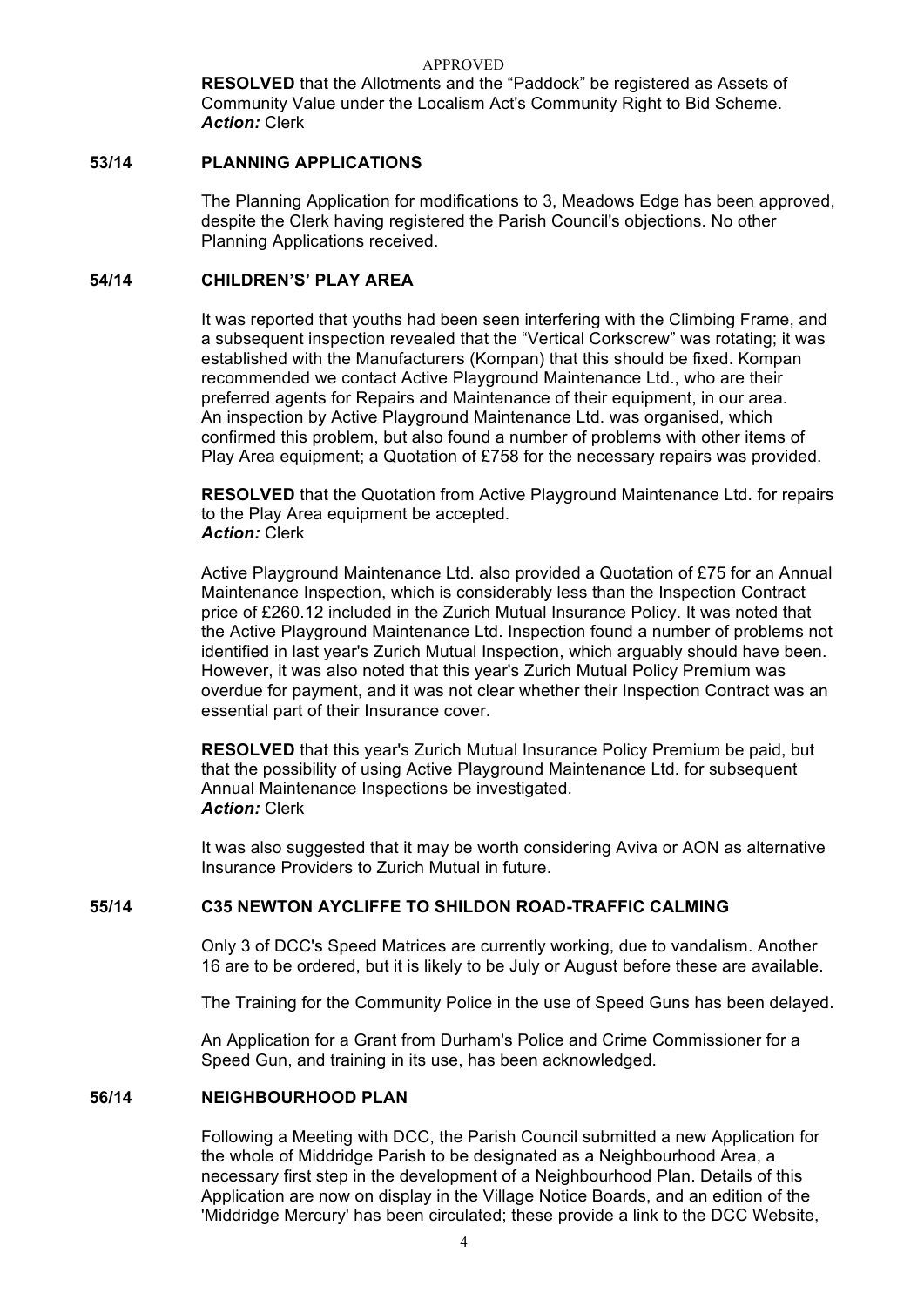where Comments may be registered. DCC have circulated details of the Application to local Councils and DCC Councillors, but it was noted that the Email from DCC confirming this refers to the wrong local Councils.

**RESOLVED** that DCC be contacted to ensure that the appropriate local Councils and DCC Councillors are notified of the Neighbourhood Area Application. *Action:* Clerk

It was decided that Cllr W Mellors should continue as Chairman of the Neighbourhood Plan Working Party. He intends to circulate a new version of the Draft Neighbourhood Plan shortly. It was mentioned that some Villagers might be willing to join the Working Party.

# **57/14 GATC COMMUNITY GOVERNANCE REVIEW**

DCC have informed the Parish Council by letter that they are not prepared to progress Great Aycliffe Town Council's (GATC) Community Governance Review request to take over the Eldon Whins area of Middridge Parish, until a valid Petition signed by at least 10% (2088) of the GATC Electors has been received.

The Newton News has reported that a group of GATC Councillors are actively working to raise such a Petition, details of which can be found on the GATC Website; it was noted that the area of the proposed GATC takeover is much larger than was previously understood. The Newton News also requested a Statement from the Parish Council, and a suitable Draft was agreed by Councillors.

**RESOLVED** that the agreed Statement be sent to the Newton News. *Action:* Clerk

It was suggested that concerned Middridge Residents need to make their views known to the Newton News over the next few weeks.

It was noted that the DCC Letter states that they are prepared to arrange a Meeting with the Council to discuss how the Community Governance Review process works, how the Parish Council can be involved, and what would be the most effective way of opposing the GATC Proposal, after a valid Petition has been accepted.

## **58/14 WEBSITE**

The situation with regard to Council paying for Website Hosting of the Village Website is still unclear, and the Clerk is continuing to investigate.

 It was also agreed that the Newton News Press Statement, and the notice regarding the Neighbourhood Area Application, should be placed on the Village Website.

# **59/14 VILLAGE FETE**

A Letter has been received from the Middridge Village Association (MVA) requesting that they be allowed to use the Village Green for the Annual Village Fête.

> **RESOLVED** that permission be given for MVA to use the Village Green for the Annual Village Fête. *Action:* Clerk

The question of the customary Donation for a Fête Raffle Prize was also discussed.

**RESOLVED** that a Donation of £40 for a Fête Raffle Prize be made. *Action:* Clerk